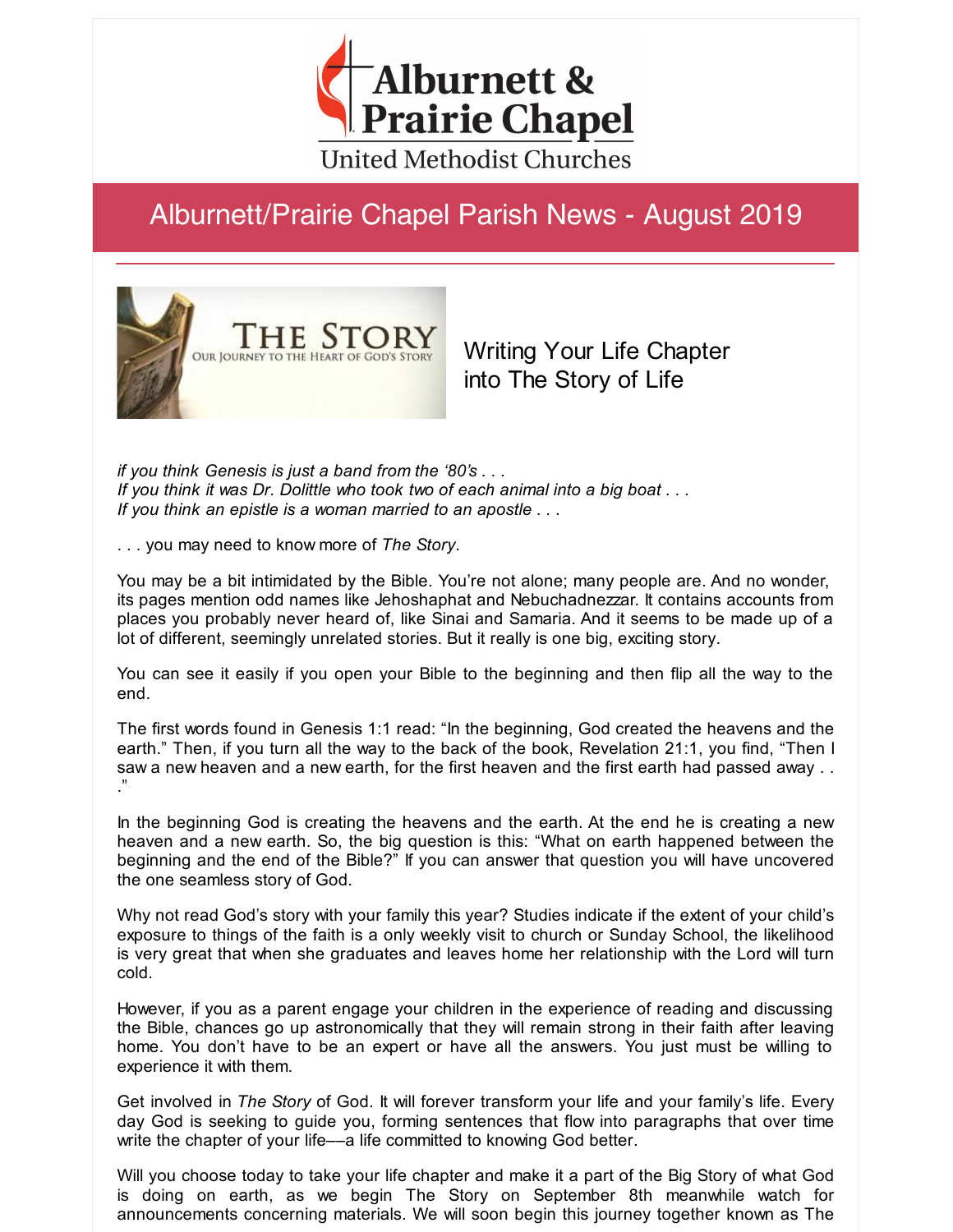Story.

Pastor Jon



Blood Drive - August 28th 2:30 - 6:00pm At Alburnett UM Church – Fellowship Hall

#### **MAKE A JOYFUL NOISE.... ATTENTION CHOIR MEMBERS.....**

Any and all are welcome to attend a potluck Thursday, August 27 at 6:30pm at Prairie Chapel. Please bring a covered dish or two. Beverages will be provided. It will be a time to share summer experiences and make plans for the upcoming Choir season.





Coming in September Confirmation Class Photo, Dinner, & Rehearsal For Parents, Sponsors, & Confirmands Wed, September 11, 2019, 5:30pm – 7:15pm Alburnett, UMC Fellowship Hall

Agenda 5:30 pm Class Picture 5:50 pm Dinner 6:30 pm Rehearsal 7:00 pm Youth Ministry - Discussion

Confirmation Sunday Sunday, September 15, 2019 09:00 am at Prairie Chapel, Be at the church by 8:50 am 10:30 am at Alburnett, be at the church by 10:15 am Confirmands attend both services



Looking for the **Birthday / Anniversary** list??? The list can be found in the church foyer.

There are printed copies of the Newsletter at both churches. At Prairie Chapel copies are located in the Narthex. At Alburnett copies are by the doorway (in wall holder) beside the refreshment table. Please provide your email address to ensure a copy is sent to you.

**CHURCH EMAIL ADDRESS CHANGE** - please forward any newsletter articles to the following email address: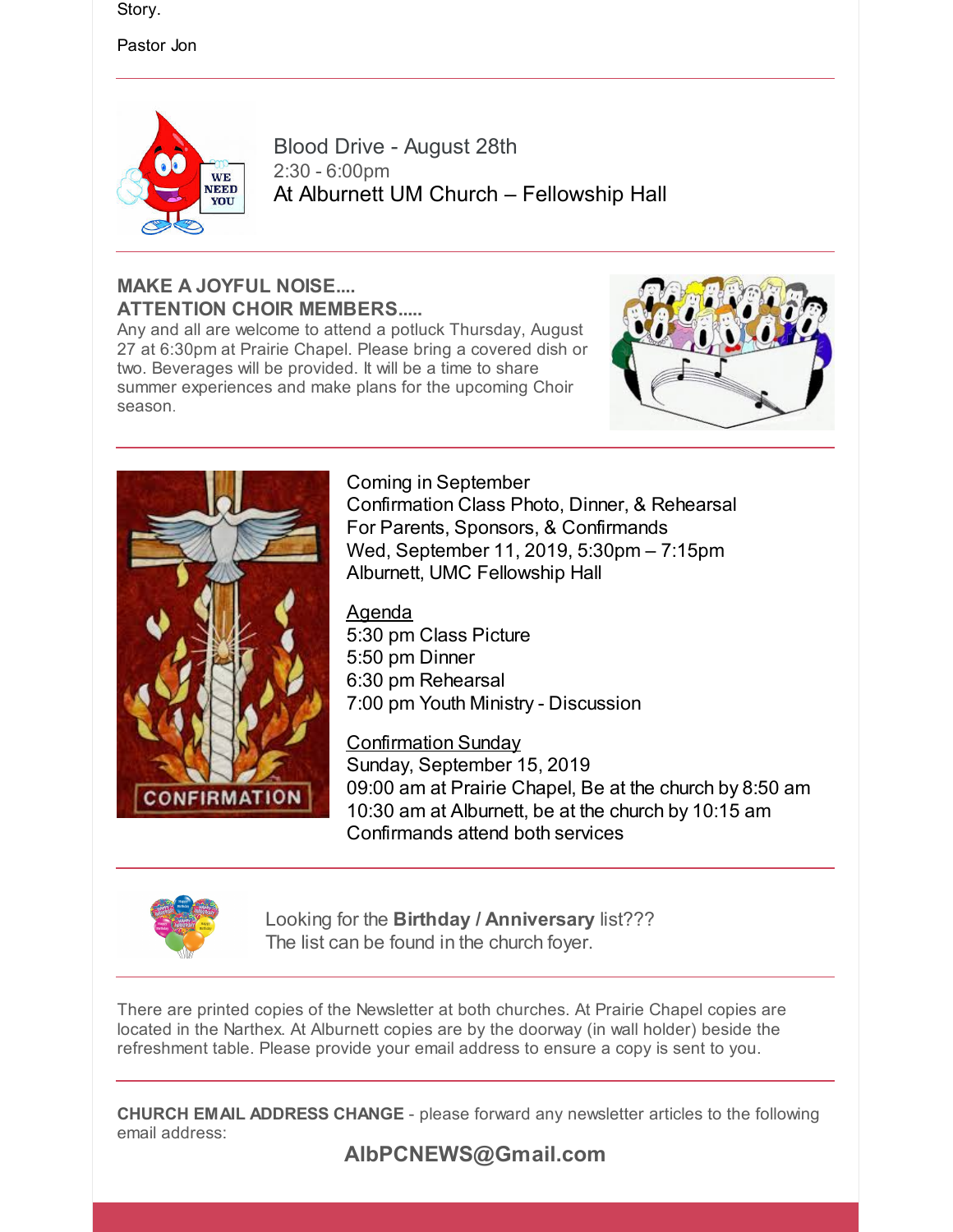## Alburnett

### **COMMUNITY VACATION BIBLE SCHOOL**

#### **Vacation Bible School August 5th – 8th**

#### **6:00pm - 8:00pm**

Anyone wanting to donate time to this important community event is welcome to drop in. There is no such thing as too many helpers!





## **Saturday, August 10th 9:00am**

Attention will be given to window wells, painting the entryway, cleaning the pews and cleaning the outside shed.

### **2019 Omelet Breakfast August 24th from 7:00 to 11:00 am**

We need your help to make this a continued success.

1. Volunteer as a worker to help serve, cook, or clean up. Cleanup is a lot easier now so please sign up. If you can't help for the entire time perhaps you could help for part of the morning.



2. You can also donate items used for the Omelet Breakfast - See Signup Sheet in the Fellowship Hall. These items will need to be at the Church on or before Friday August 23rd, 2019 by 3:00 PM

3. You can donate money to help cover the bulk purchases.

Again, there will be a signup sheets Sunday in the Fellowship Hall where you can sign up to volunteer and a signup sheet to provide items or donate toward purchase of bulk items needed for the breakfast.

Thank you for your part in this annual fundraiser.

If you have any questions, contact The Church Office and leave a message at 319-842- 2388 and will get with you.

### **MISSIONS**

The Missions Committee is collecting items in support of the Alburnett Community Schools Backpack Program. Items from the main list may be donated at any time. Each month a list of specific items will be requested. *Thank you for your support!*

**MAIN LIST:** spaghettios, pop tarts, granola bars, fruit snacks, ramen noodles, chicken noodle soup, canned fruit, canned vegetables, plastic fruit cups, macaroni and cheese, peanut butter, jelly and boxes of raisins.

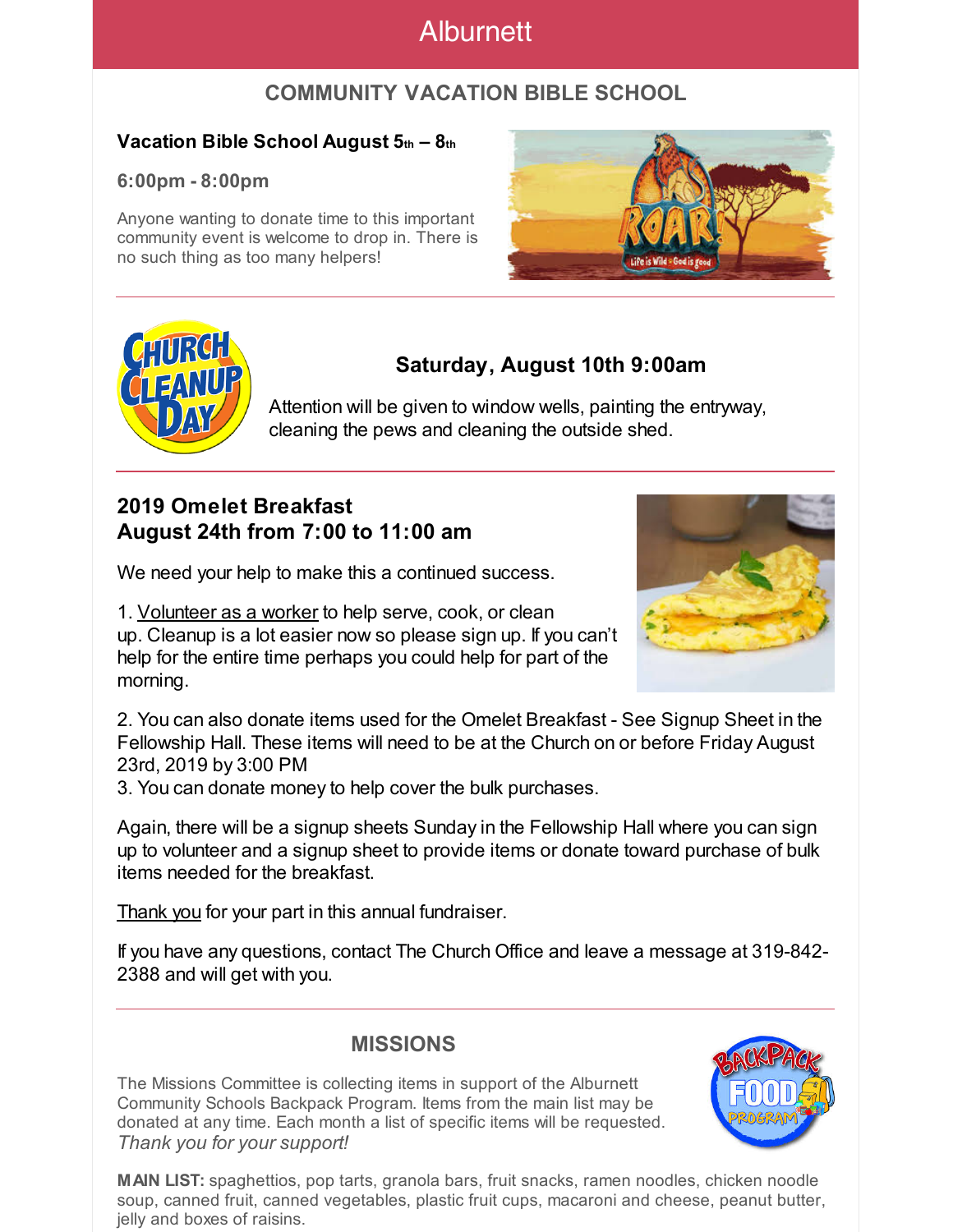#### **Pop Can Collection**

Our Youth are collecting pop cans. This fund raiser is to help offset the expense of SUMMER GAMES in Grinnell.

# Prairie Chapel

# **Online Giving Established at Prairie Chapel**

Ever want to donate but forgot your checkbook? Like most young adults we use checks as a payment method less and less. So, the Finance Committee searched for the best tool to help our friends and members to give easily and at their convenience.

GivePlus, by Vanco, is the tool we choose. It is an easy and secure way for our congregation to give how and when they want. Vanco is trusted by more churches than anyone else. Vanco utilizes the most advanced technology and follows the most stringent guidelines to ensure all your information remains secure. So, for those times when your away or don't have a checkbook or your away, you can still make your donation.

We have instructions that can be made available to you by requesting them from Kevin Banisik at Kevin.Banasik@csbiowa.com or Jarod Bowman at jarodbowman@metro-motorsports.com. In addition, either of these members of the Finance Committee can assist you in creating your login, installing the app on your device or learn how to donate through your home computer.

Special thanks to the Finance committee in doing the research to find a company that offers the lowest cost, a secure application, and user-friendly access to online giving, Easy-Fast-Secure!

**Online [Giving](https://www.eservicepayments.com/cgi-bin/Vanco_ver3.vps?appver3=wWsk24ZWJSTZKsGd1RMKlg0BDvsSG3VIWQCPJNNxD8upkiY7JlDavDsozUE7KG0nFx2NSo8LdUKGuGuF396vbUOhQPPYaq9p8gA4QCb5yoAiYnTg5dP4O6rpX5QvPEWlBhHDN59kLZFffwKfYERpQq82rfJ2bzGj_QzrwkGpzuY=&ver=3) Link**

## **UMW NEWS**

Sunday evening, July 14th, was our Summer Social with grilled loin sandwiches, pies and home made ice cream. Thank you to all for making it a fun, successful event for our mission projects!

Thursday July 18th, we had Chaplain Dave Potter from the Linn Co. Correctional Center as our guest speaker. Their ministry is reaching so many hurting, broken lives and bringing them to the love of Jesus Christ so they know they are forgiven. Our Shepherdess also visited our group.

United Methodist Women will *not* be meeting in August



**COLLECTING SCHOOL SUPPLIES:** Crayons 24 count, 30cm metric rulers, two 1/2 in. erasers, spiral or bond notebooks, 8 1/2 x 11 in. wide rule 250 sheets loose paper (not college rule) and colored pencils 12 count.